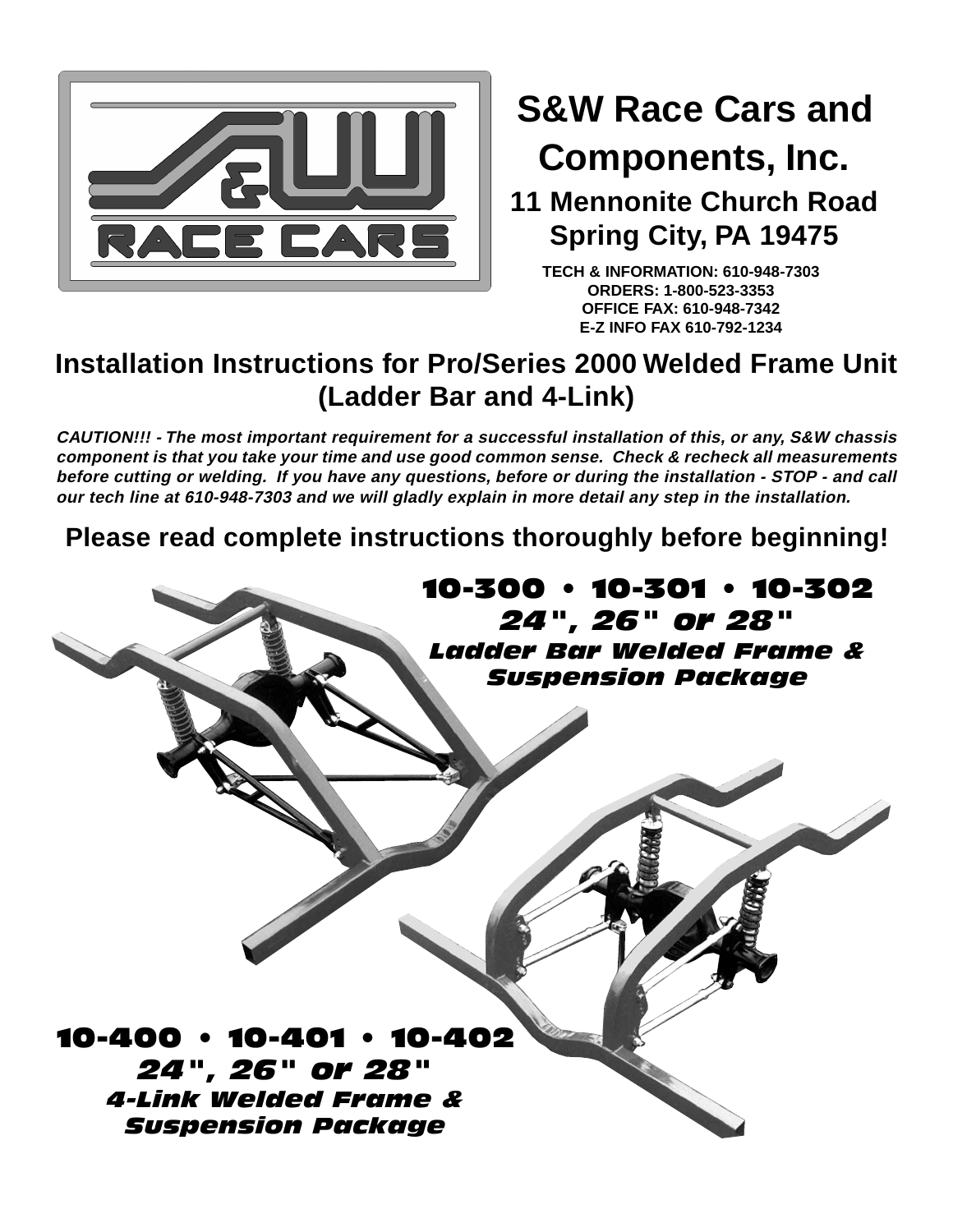#### **Please read all instructions in full before beginning installation.**

### **Preparation:**

Installing S & W RACE CARS frame rails and rear suspension into a clean car is a relatively easy job, although there are certain precautions that should be taken for your safety and to insure that the finished product is aligned properly. It is recommended that you wear eye protection during the removal of the stock floor, suspension and other components, and during welding and fabrication. Proper supports and jack stands must be used, not only for construction purposes (such as keeping the chassis level), but also for safety reasons. This work should be performed in a dry, well lit shop with a level or near-level floor.

While installing your frame rails and rear suspension, remember that the quality of your workmanship will directly affect the ultimate strength of the entire race car structure. It is important that all areas to be welded are clean, free of oil, slag, paint, undercoating and of course rust.

Quality work requires the proper tools. Here is a list of some of the tools you will need.

- A. Common hand tools for removing the stock suspension components and car interior.
- B. Jack stands for supporting the car and new frame rails.
- C. Floor jack for raising the car, removing the frame section.
- D. Measuring tools 12' tape measure, level, inclinometer, plumb bob, string, builders square, large square felt tip pen or soap stone.
- E. Cleaning tools gasket scraper and wire brush to remove undercoating.
- F. Cutting tools oxyacetylene torches, hand-held reciprocating saw or rotary grinder with a cutting disc.
- G. Welding equipment a MIG welder is recommended. TIG welding is acceptable, but is unnecessary for this type of work.

#### **Warning: Effective Jan. 1, 1995 stick welding will be prohibited by NHRA. S&W Race Cars strongly suggests that these components not be stick welded!**

- 1) With all the stock components still in the car and the car sitting on the floor at ride height measure and record the wheelbase and axle center line measurement from the center line of the axle to a mark on the quarter panel.
- 2) Raise the car to a comfortable working height and level it from front to back and side to side. This can be done front to back by placing the level on the rocker panel and side to side by placing the level on the front crossmember and on a horizontal floor panel at the rear of the car.

**Note: from this step to the final step always be aware and maintain the car's level condition!**

3) In order to insure that your frame rails are centered in the car properly, you must find the chassis centerline (C/L). The chassis C/L is the midpoint line that runs the length of the car. To find the C/L , drop a plumb line from the same two points on the opposite side of the car to the shop floor and make a mark on the floor at these locations. Do this at the front and rear of the car, then measure half the distance between each set of plumb line marks on the floor. Each of these half distances can be connected and a straight line can be drawn on the floor running from front to back, which represents the center line of the car. It is a good idea to drop a plumb line to the C/Lon the ground and transfer it onto the car by punching marks on a few crossmembers. Now if you have to move the car or when you do future work, the C/L can be quickly reestablished. The C/L can also be used for suspensions alignment work.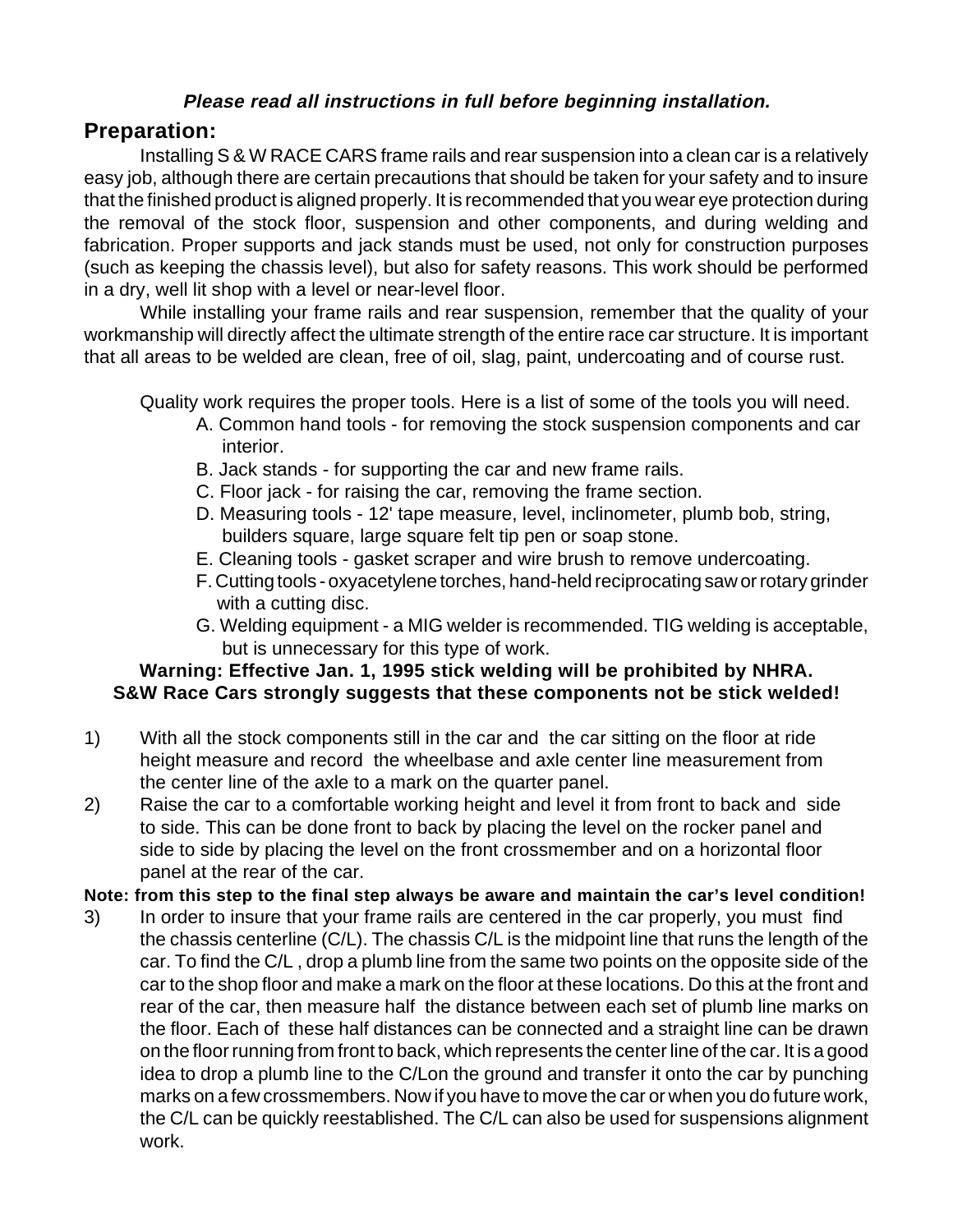## **Disassembly:**

4) Remove all stock components such as front and rear seats, carpeting and insulation, interior trim panels, rear wheels and tires, rear axle assembly, rear springs, rear shocks, brake lines, fuel tank and lines, rear mounted fuel pumps, rear mounted electrical components and wires.

During and after the removal of the floor always keep the doors shut and the car supported at 6 points on the car, to keep the car from bending, twisting or drooping.

5) Cut out the stock floor and inner wheel wells. This initial construction step is one of the most critical and care should be taken when you make your cuts, making sure that the body is supported properly and will not drop or sag. Throughout the cutting process, keep an eye on the door and body alignment. Any change in the gap or angle of the door to sill clearance will alert you to bending, twisting or drooping of the car. When cutting the floor, cut the front of the rear floor by making a straight cut parallel and forward of the axle centerline 39" for the ladder bar frame and 27" for the 4-link frame, from the bottom of each rocker panel to the base of the transmission / driveshaft tunnel for front crossmember clearance. See drawing #1 and #2.

Now cut the transmission / driveshaft tunnel back at the same angle as the frame rails. Note: during this step make sure that you support the floor to keep it from dropping. After the floor has been removed, grind all slag from the body panels and remaining floor.

## **During any cutting, welding or grinding, the sparks can damage the windows. Be sure to sufficiently cover or remove the windows, to avoid damaging them.**

## **Assembly**:

- 6) Installing the welded frame unit. If this step is not done correctly and misalignment occurs, you will have a car which may not launch or drive straight. In future chassis tuning work, you may have to compromise the suspension components to overcome your unsquare race car.
	- a) Install a set of 1/8" plates on the body at the rear of the car at the same width as the frame rails. Using the chassis C/L to establish the side to side location of the plates. The plates should remain flat, but trim the edges to clear any obstructions.
	- b) The front edge of the front crossmember will mount 39" forward of the axle center line for a ladder bar frame and 27" for a 4-link frame. Install a set of 1/8" plates on the rocker panel boxes at this location on each side. Form the plates so they follow the contour of the stock sheet metal as closely as possible. This can be done with a metal brake or by tacking one edge, heating and forming.
	- c) Trial fit the new S & W frame unit into the car. Trim the front crossmember width and rear of the frame rails length for your application, then lift the welded frame unit into place, leveling the frame front to back and side to side. Check the side to side location using the chassis C/L. Inspect all clearances and the alignment with the 1/8" plates.
	- d) If you are satisfied with the installation, tack weld the new frame unit in place, **tack weld only.**
	- e) Recheck the squareness and location of the welded frame unit with the chassis C/L, also rechecking all clearances, including the distance from the frame rails to the tire and from the tire to the inner fender.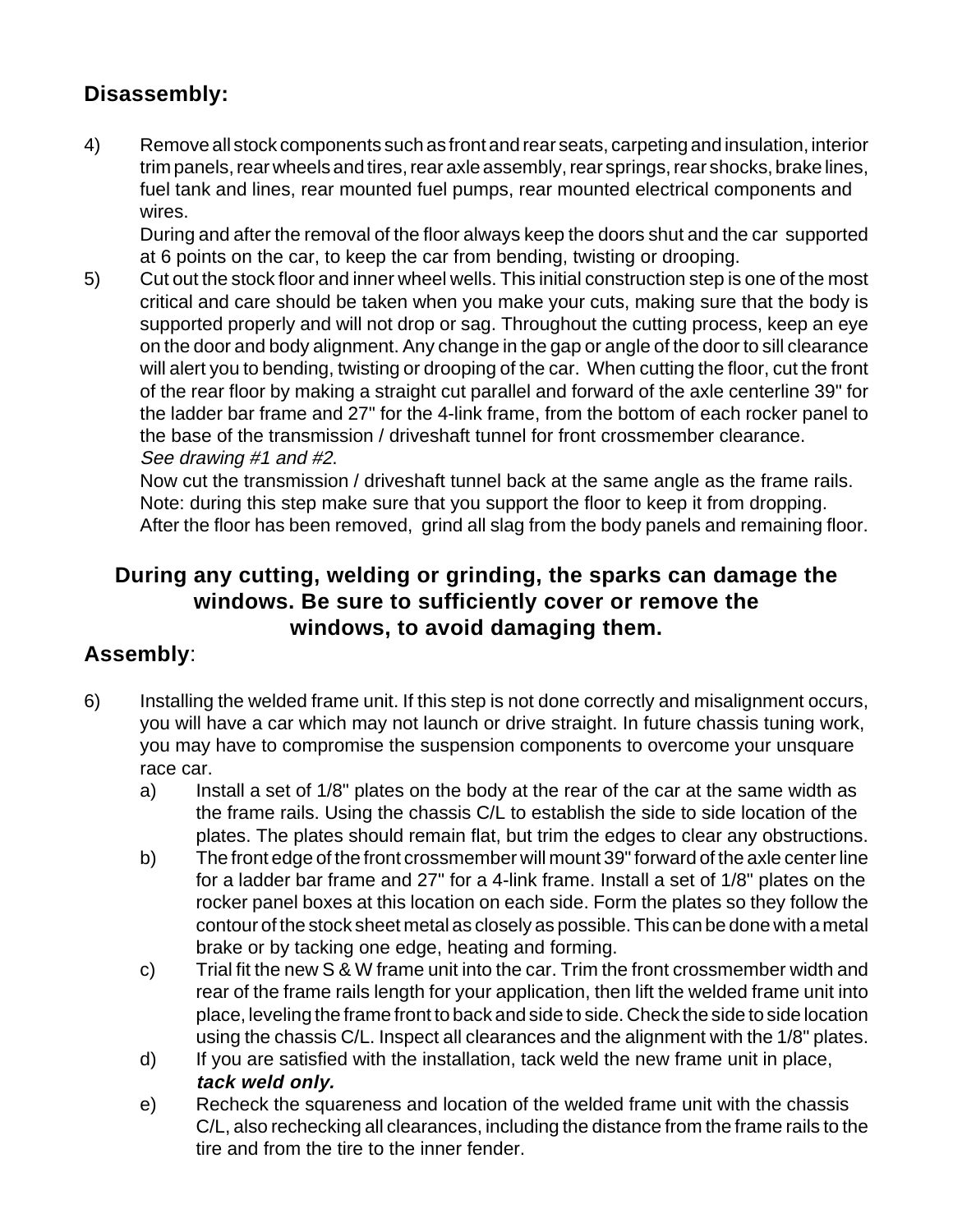- 7) Install the frame connectors and outriggers. With the welded frame unit in position, you must now install a set of frame connectors to tie the chassis together as one structural unit.
	- a) The connectors are to be installed with 3" edges as the horizontal surface. The back of the connector is to be located directly ahead of the rear suspension mounting points. The front will be welded to the stock subframe. Cut the front subframe to match the connectors. The connectors may not be parallel to each other for some applications.
	- b) Fit the connectors in place and tack weld. Recheck all the dimensions and alignments.
	- c) Position roll bar outriggers where necessary for proper main hoop installation.
- 8) Refer to instructions included with ladder bars, panhard bar or track locator bar and shock & spring kit for proper installation of these components. Then install all of these components.
	- a) With all the rear suspension installed in the car and the tires and wheels installed at ride height, run the suspension up and down through it's travel checking all suspension and tire clearances.
	- b) If all clearances are okay remove all rear suspension components and tires and wheels to keep from damaging them during final welding.
- 9) Install a minimum of an 8-point roll bar. The installation of an S&W welded frame does not result in a completed chassis, you must install a minimum of an 8-point roll bar to tie the chassis together . **Note: see your sanctioning body's rule book for the cor rect roll bar or cage for your class.**
- 10) After your roll bar or cage is tack welded in place. You can now finish weld your new S&W frame and roll bar or cage.
- 11) Reinstall all your suspension components and wheels & tires to complete the installation of your new S&W Race Cars Welded frame unit.

#### **If you have any questions during or after the installation of your frame unit , call S&W Race Cars' tech line (610)948-7303.**

#### **For detailed explanation of tuning your new chassis DOORSLAMMERS - The Chassis Book by Dave Morgan and DOORSLAMMERS - The Video Parts 1 & 2 are available through S&W Race Cars.**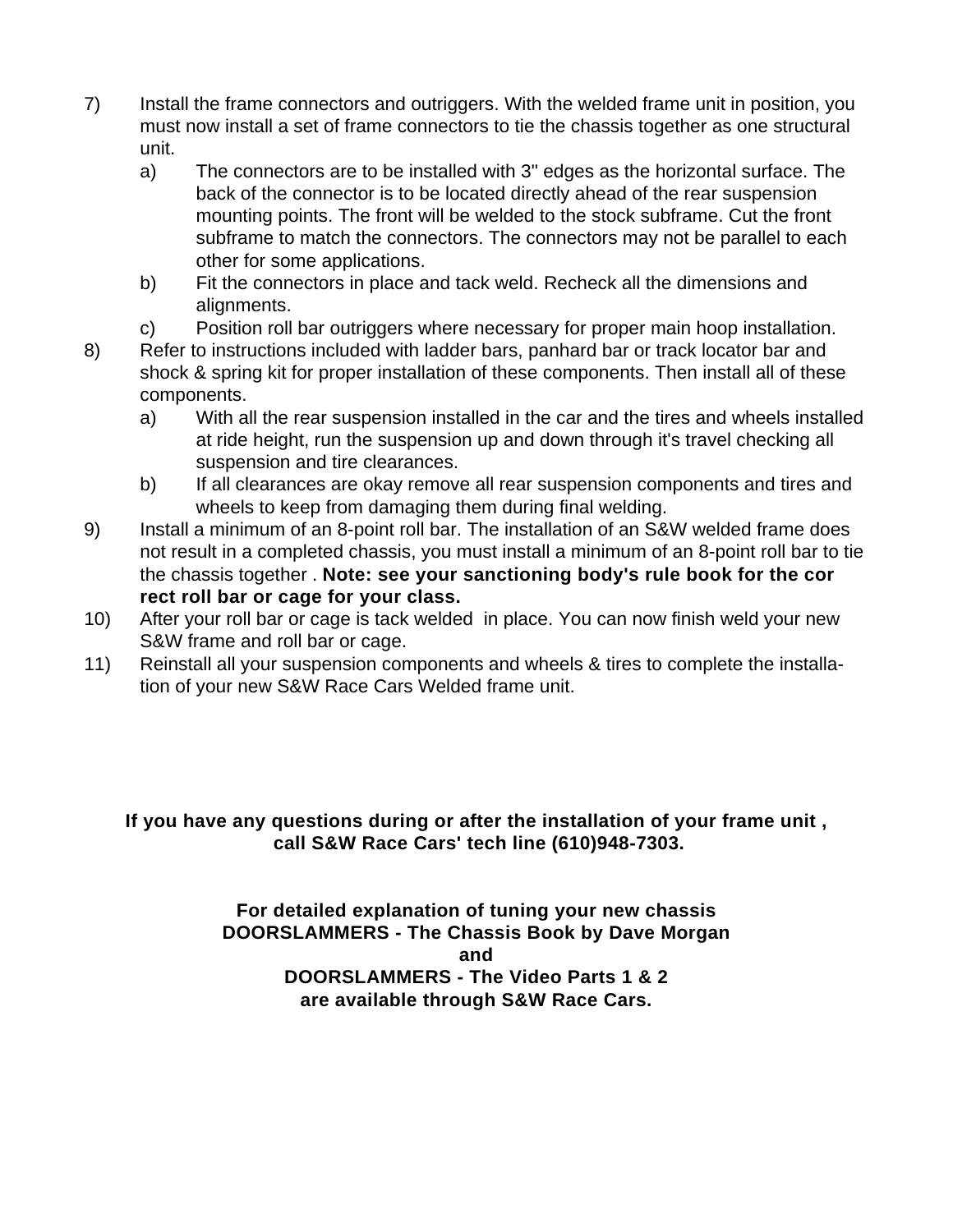## **S&W Race Cars Welded Ladder Bar Frame Unit Drawing # 1: representative of part numbers 10-300, 10-301 & 10-302 ladder bar welded frame units.**



# **S&W Race Cars Welded 4-Link Frame Unit**

**Drawing # 2: representative of part numbers 10-400, 10-401 & 10-402 4-link welded frame units.**

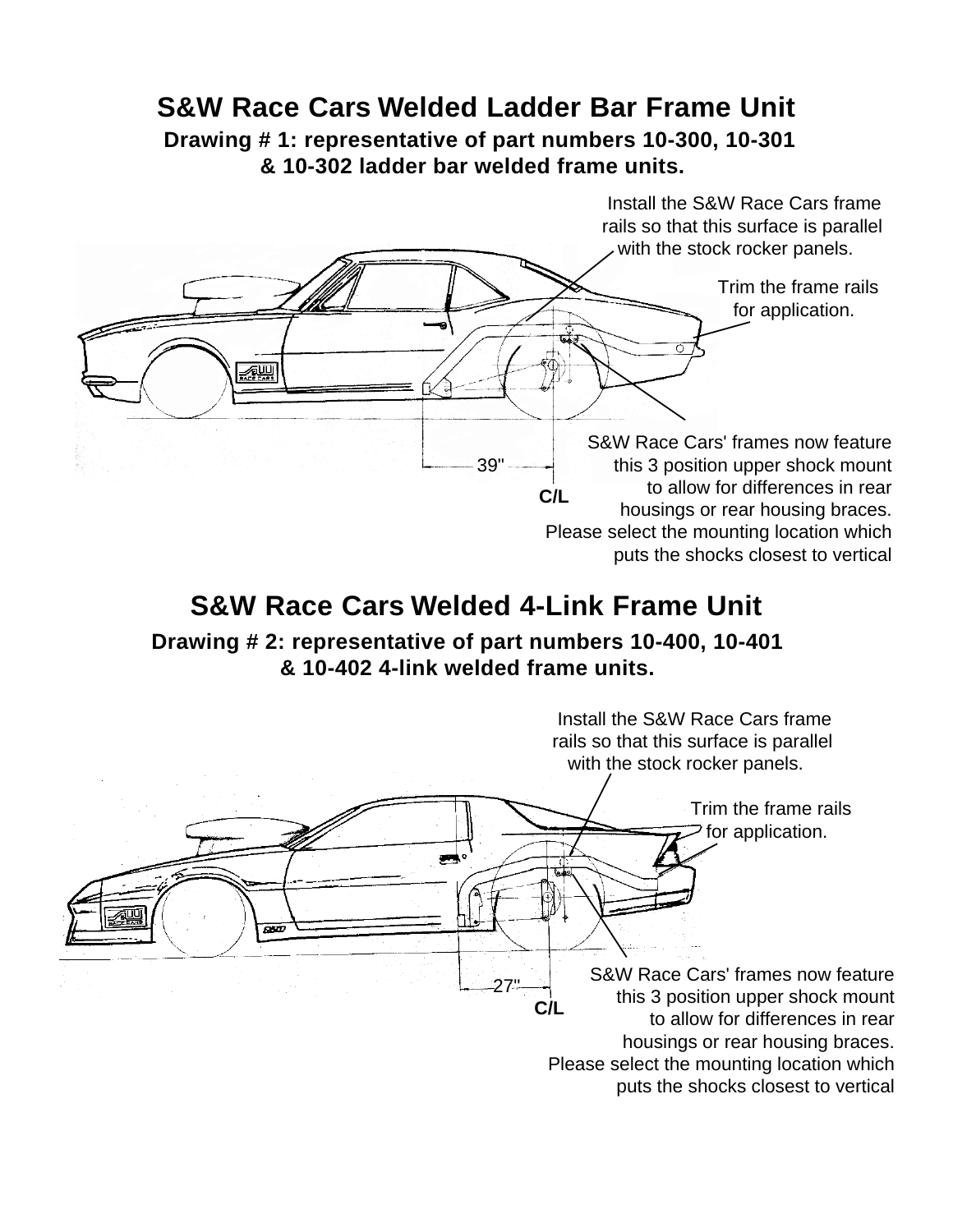# **Instructions For Locating The Rear Housing Under The Car**

- 1) With the car sitting on the ground at ride height and all the weight in the car, measure and record the wheel base and the rear housing center line measurement up and down. The up and down measurement should be made from the same two reference points on the body on both sides of the car.
- 2) Raise the car to a comfortable working height leveling it from side to side and sitting at the same angle front to back as it will ride at. Leveling can be done side to side by placing the level on the front crossmember and on a horizontal floor panel at the rear of the car.
- 3) Position the rear housing under the car at the correct wheelbase **(note: the wheelbase should be checked on both sides of the car)** and raised to the desired ride height.
- 4) The ride height of the rear housing will be determined by the tire height and the ground clearance off the body or chassis.
	- a) Determine a suitable ground clearance at the rear edge of the rocker panel. Subtract this ground clearance from 1/2 of the tire diameter, this will give you the measurement from the center line of your axle tube to the bottom edge of the rocker panel. Position the rear at this height, leveling it from side to side.
- 5) Determine the housing location side to side **by the pinion center line,** not the opening of the housing. For most applications the pinion will be centered in the car or have a slight offset to the passenger side.
- 6) Set the pinion angle, the actual angle in degrees is not what is important; what is important is that the pinion is aimed directly at the tail shaft of the transmission. Imagine that the pinion and the driveshaft are one piece, with only one u-joint at the transmission yoke. By reducing the u-joint angle it will also reduce u-joint failure.



**If you have any questions during or after the installation, please call S & W Race Cars tech line 610-948-7303.**